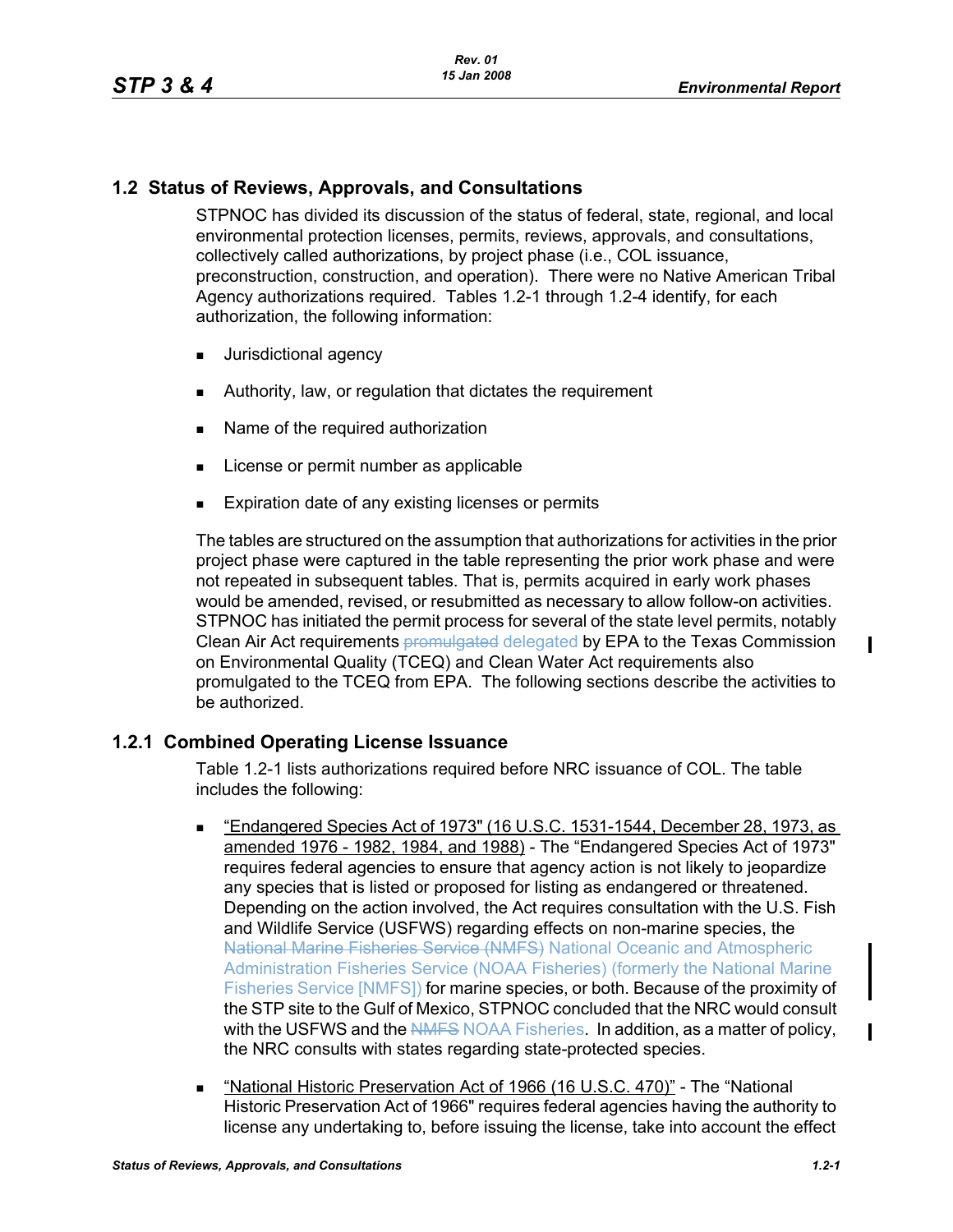of the undertaking on historic properties and to afford the Advisory Council on Historic Preservation an opportunity to comment on the undertaking. Council regulations provide for establishing an agreement with any satisfate hHistoric **PPreservation + Officer (SHPO) to substitute state review for Council review (36** CFR 800). STPNOC anticipates that the NRC will consult with the Texas SHPO.

- "The Federal Coastal Zone Management Act of 1972" (16USC1451-1456) "The Federal Coastal Zone Management Act" imposes requirements on applicants for a federal license to conduct an activity that could affect a state's coastal zone. The Act requires the applicant to certify to the licensing agency that the proposed activity would be consistent with the state's federally approved coastal zone management program. STPNOC will certify to the NRC that the proposed project is consistent with Texas' federally approved Coastal Zone Management Plan. STPNOC anticipates that Texas will concur with this certification.
- "Clean Water Act" (33 U.S.C. 1251, et seq.) The Federal Water Pollution Control Act of 1948, also known as the Clean Water Act, Section 401, requires applicants for a federal license, if conducting an activity that might result in a discharge into navigable waters, to provide the licensing agency a certification from the state that the discharge will comply with applicable Clean Water Act requirements (33 U.S.C. 1341). STPNOC may consult with the TCEQ to secure any required certifications.

# **1.2.2 Preconstruction Activities**

Preconstruction activities may commence before issuance of a Limited Work Authorization (LWA) or COL. Pursuant to 10 CFR 50.10(c), "No person may begin the construction of a production or utilization facility on a site on which the facility is to be operated until that person has been issued either a construction permit under this part, a combined license under part 52 of this chapter, an ESP authorizing the activities under paragraph (d) of this section, or a LWA under paragraph (d) of this section." Activities that are considered construction are defined by 10 CFR 50.10(a)(1), whereas activities that do not constitute construction are defined by 10 CFR 50.10(a)(2). Activities not defined as construction may be conducted without prior NRC authorization.

As previously noted, COL applicants may begin certain preconstruction activities before issuance of a COL or LWA, including the following:

- Preconstruction planning and exploration activities will include such site activities as soil boring/sampling, installing monitoring wells, or installation of additional geophysical borings as defined in 10 CFR 50.10(a)(2) and the removal and/or relocation of existing facilities in the new plant footprint.
- Site preparation activities will include installation of temporary facilities, construction support facilities, service facilities, utilities, docking and unloading facilities, excavations for facility structures and foundations, and construction of structures, systems, or components (SSCs) that do not constitute construction as defined by 10 CFR 50.10(a)(1).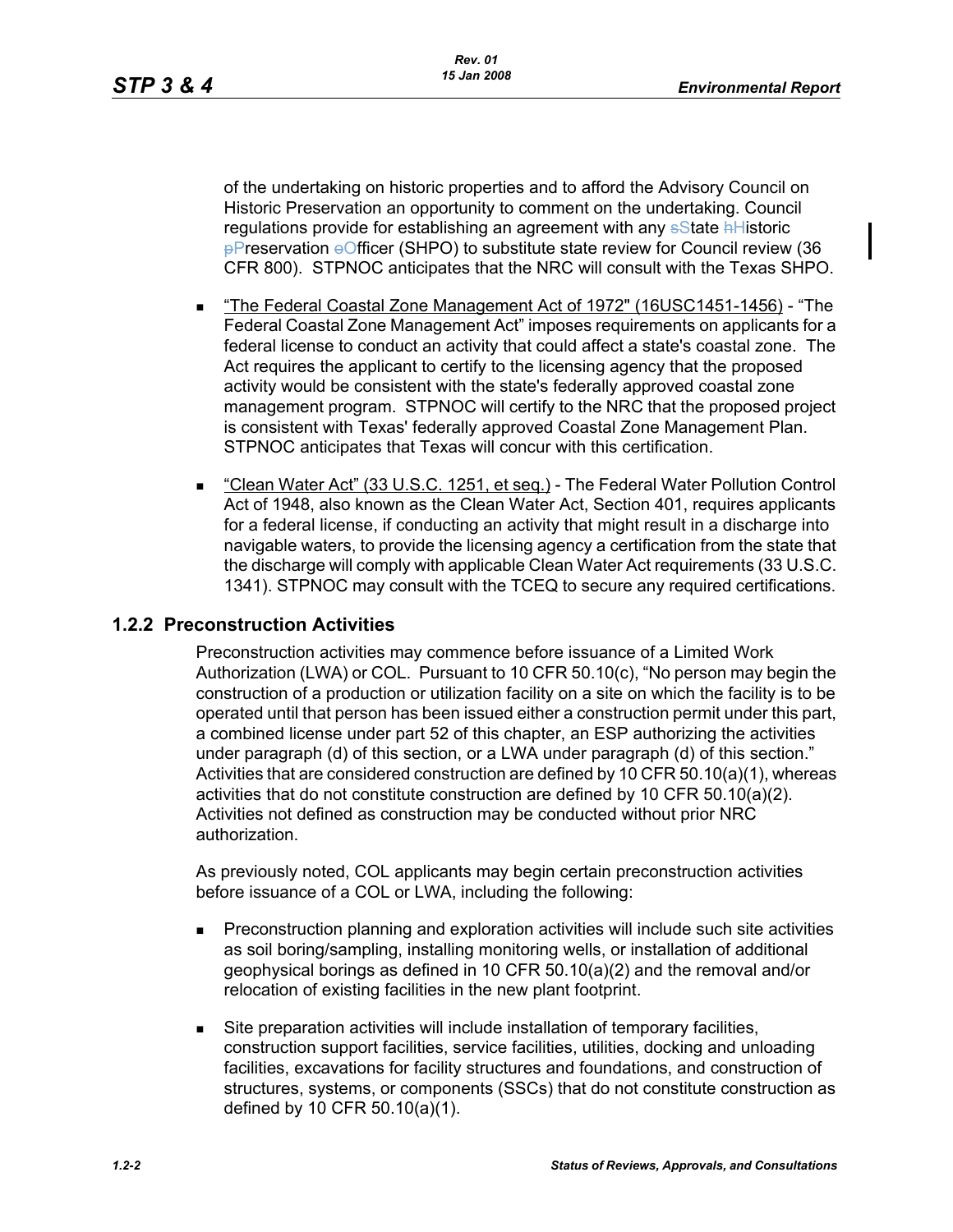Table 1.2-2 identifies authorizations required before initiation of preconstruction activities.

# **1.2.3 Construction Activities**

In accordance with 10 CFR 50.10(d)(1), "Any person to whom the Commission may otherwise issue either a license or permit under Sections 103, 104.b, or 185 of the Act for the facility of the type specified in  $\S$  50.21(b)(2),  $\S$  50.22, or a testing facility, may request an LWA allowing that person to perform the driving of piles, subsurface preparation, placement of backfill, concrete, or permanent retaining walls within an excavation, installation of the foundation, including placement of concrete, any or which are for systems, structures, or components (SSC) of the facility for which either a construction permit or combined license is otherwise required under paragraph (c) of this section."

STPNOC may seek NRC issuance of an LWA pursuant to 10 CFR 50.10(d) and seek the necessary authorizations required to perform construction activities defined under 10 CFR 50.10(a)(1).

Table 1.2-3 lists authorizations required before construction activities begin. STPNOC will not initiate these activities before obtaining an LWA or COL.

## **1.2.4 Operation**

Table 1.2-4 lists authorizations required prior to the start of operation.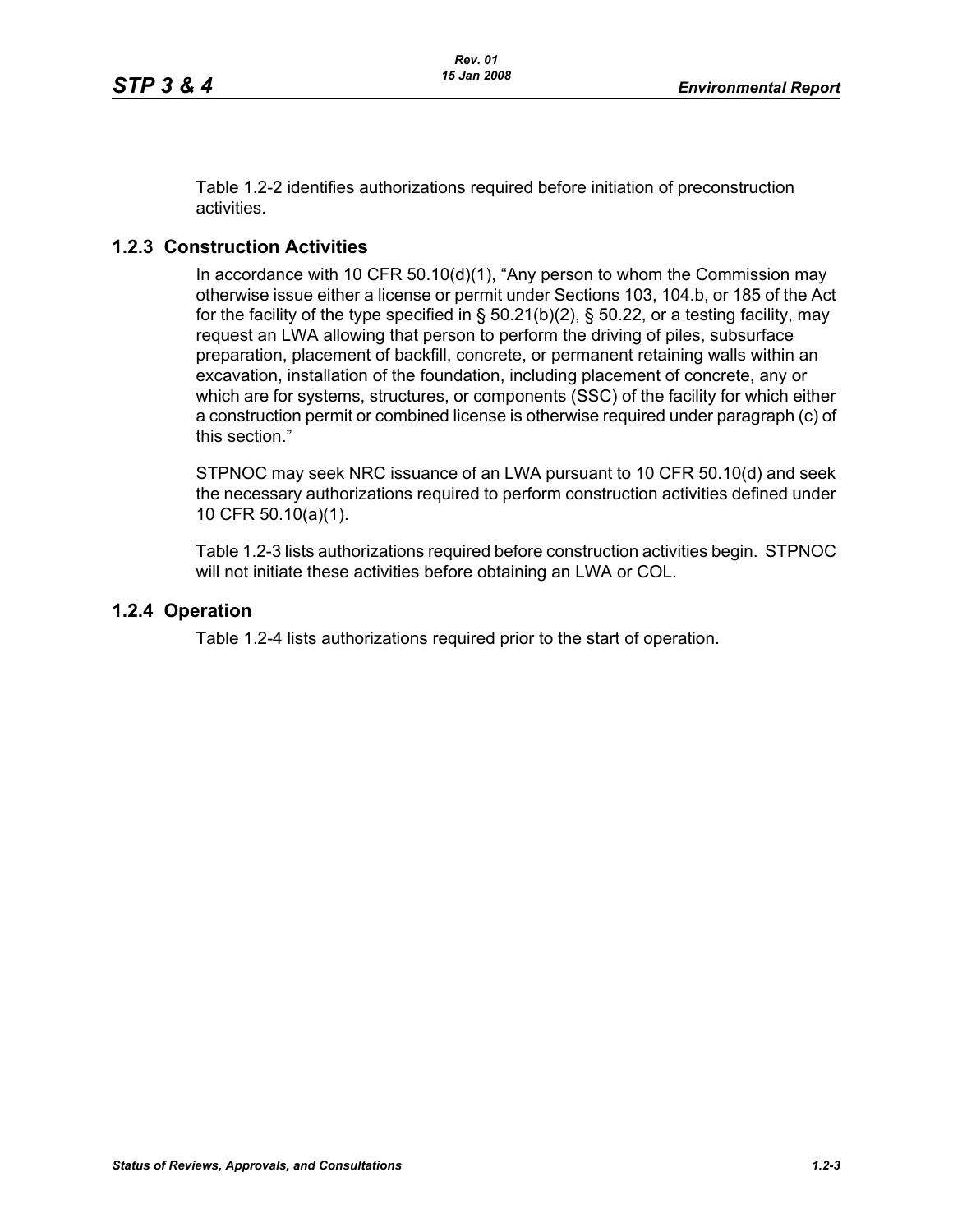| <b>Item</b> | <b>Agency</b>                                                                                              | <b>Authority</b>                                                                                                                                                                   | Requirement                                                                                             | <b>Activity Covered</b>                                                                                                                                                                                                                                                                        | <b>Permit Issued or</b><br>Authorization<br><b>Obtained/Status</b>     |
|-------------|------------------------------------------------------------------------------------------------------------|------------------------------------------------------------------------------------------------------------------------------------------------------------------------------------|---------------------------------------------------------------------------------------------------------|------------------------------------------------------------------------------------------------------------------------------------------------------------------------------------------------------------------------------------------------------------------------------------------------|------------------------------------------------------------------------|
| 1.1         | <b>USFWS</b>                                                                                               | Endangered Species Act of 1973                                                                                                                                                     | Consultation regarding<br>potential to adversely<br>impact protected<br>species (non-marine<br>species) | Concurrence with no adverse impact or<br>consultation on appropriate mitigation<br>measures<br><b>Triggering Activity:</b><br>Cannot modify habitat of endangered or<br>threatened species without authorization<br>from USFWS, including clearing of<br>vegetation or earth-moving activities | Complete. NRC will<br>need formal<br>consultation with<br><b>USFWS</b> |
| 1.2         | <b>NMFSNOAA</b><br><b>Fisheries</b>                                                                        | Endangered Species Act of 1973                                                                                                                                                     | Consultation regarding<br>potential to adversely<br>impact protected<br>marine species                  | Concurrence with no adverse impact or<br>consultation on appropriate mitigation<br>measures                                                                                                                                                                                                    | Complete                                                               |
| 1.3         | <b>Texas</b><br><b>Historical</b><br>Commission<br>(THC)                                                   | National Historic Preservation Act,<br>(36 Code of Federal Regulations<br>(CFR) 800), Texas Historical<br><b>Commission Texas Administrative</b><br>Code (T.A.C.) Title 13, Part 2 | Consultation regarding<br>potential to adversely<br>affect historic resources                           | Confirm site construction or operation<br>would not affect protected historic<br>resources<br><b>Triggering Activity:</b><br>Authorization must be obtained before<br>excavation or soil disturbance in area<br>where historic resources are located.                                          | Complete                                                               |
| 1.4         | National-<br>Oceanic and<br>Atmospheric-<br>Agency-<br>(NOAA),<br>Coastal<br>Coordination<br>Council (CCC) | Coastal Zone Management Act,<br><b>Texas Coastal Management Plan</b><br>implemented through CCC                                                                                    | Consistency review                                                                                      | NRC license, any individual Section 404<br>permit and associated Section 401<br>certification.                                                                                                                                                                                                 | To be submitted after<br>COL application                               |

*1.2-4*

Status of Reviews, Approvals, and Consultations *Status of Reviews, Approvals, and Consultations* 

*Rev. 01*<br>15 Jan 2008 *15 Jan 2008*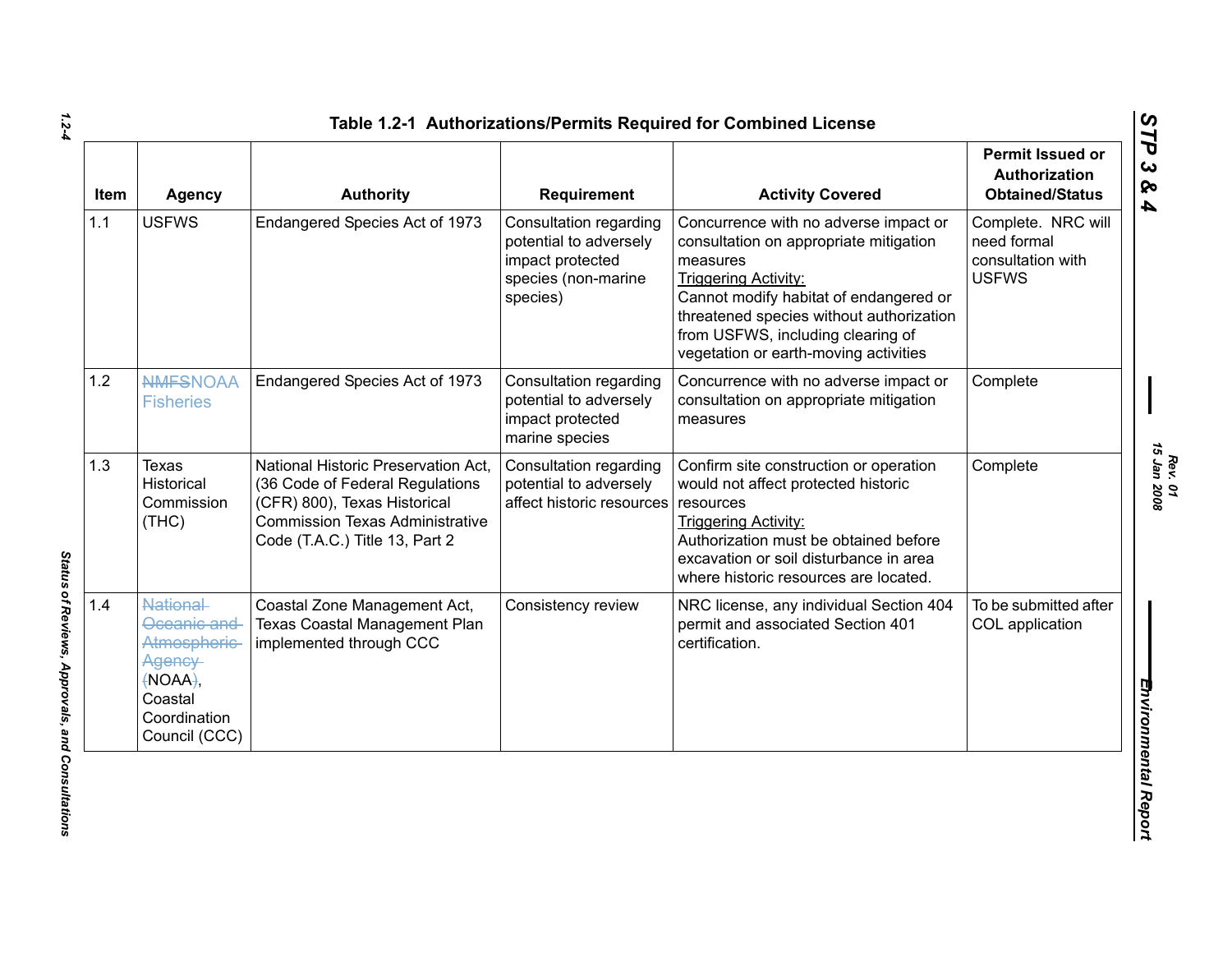| Item | Agency      | <b>Authority</b>                                                                                                                 | Requirement                  | <b>Activity Covered</b>                                                                                                                                                                                                                                                                                                                                                                           | Permit Issued or<br>Authorization<br><b>Obtained/Status</b>                                                              |
|------|-------------|----------------------------------------------------------------------------------------------------------------------------------|------------------------------|---------------------------------------------------------------------------------------------------------------------------------------------------------------------------------------------------------------------------------------------------------------------------------------------------------------------------------------------------------------------------------------------------|--------------------------------------------------------------------------------------------------------------------------|
| 1.5  | <b>TCEQ</b> | Federal Clean Water Act (FCWA)<br>(33 United States Code (U.S.C.)<br>1251 et seq.). T.A.C. Title 30, Part<br>1, Chapter 307, 308 | Section 401<br>Certification | Compliance with water quality standards.<br>Any additional TCEQ requirements will<br>be incorporated into individual Section<br>404 permit.                                                                                                                                                                                                                                                       | Contingent on<br>USACE (U.S. Army<br>Corps of Engineers)<br>concurrence with<br>current wetland<br>delineation (11/2007) |
| 1.6  | <b>DOE</b>  | Nuclear Waste Policy Act (42<br>U.S.C 10101 et seq.) and 10 CFR<br>Part 961                                                      | <b>Spent Fuel Contract</b>   | DOE's Standard Contract for disposal of<br>spent nuclear fuel contained in 10 CFR<br>Part 961 is being modified by the<br>Department. The Nuclear Energy<br>Institute (NEI) is actively engaged with<br>DOE in revising the language in the<br>Standard Contract. It is expected that<br>this revision will be completed and the<br>Standard Contract will be entered into by<br>the end of 2008. | 2008                                                                                                                     |
|      |             |                                                                                                                                  |                              |                                                                                                                                                                                                                                                                                                                                                                                                   |                                                                                                                          |
|      |             |                                                                                                                                  |                              |                                                                                                                                                                                                                                                                                                                                                                                                   |                                                                                                                          |

 $1.2 - 5$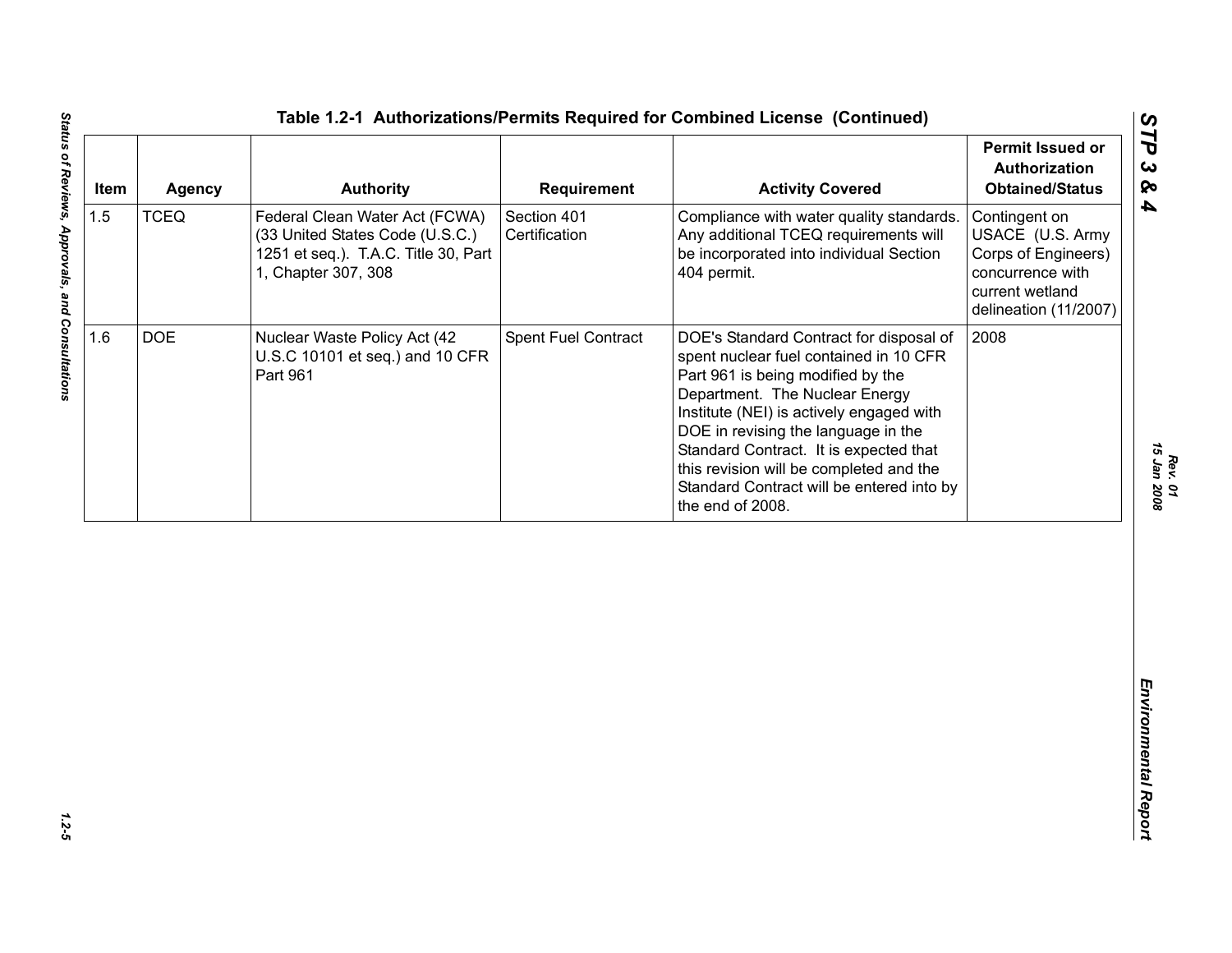| Item | <b>Agency</b>                                              | <b>Authority</b>                                                                                                  | Requirement                                                                                  | <b>Activity Covered</b>                                                                                                                                   | <b>Permit Issued or</b><br><b>Authorization</b><br><b>Obtained/Status</b>                  |
|------|------------------------------------------------------------|-------------------------------------------------------------------------------------------------------------------|----------------------------------------------------------------------------------------------|-----------------------------------------------------------------------------------------------------------------------------------------------------------|--------------------------------------------------------------------------------------------|
| 2.1  | <b>USACE</b>                                               | FCWA, Section 404, 33 CFR 323                                                                                     | Section 404 Permit                                                                           | Disturbance or crossing wetland areas or<br>navigable waters                                                                                              | Contingent on<br><b>USACE</b> concurrence<br>with current wetland<br>delineation (11/2007) |
| 2.2  | <b>USACE</b>                                               | FCWA, Section 404, 33 CFR 323                                                                                     | Dredge and Fill<br>Discharge Permit                                                          | Maintenance dredging of intake structure<br>on Colorado River<br>(Covered under current permit No. 14848<br>Exp. Date: 12/31/2009)                        | Not applicable                                                                             |
| 2.3  | <b>USACE</b>                                               | Rivers and Harbors Act                                                                                            | Section 10 Permit                                                                            | Maintenance dredging of barge slip<br>(Covered under current permit No.<br>10570 Exp. Date: 12/31/2014)                                                   | Not applicable                                                                             |
| 2.4  | <b>United States</b><br>Department of<br>Transportation    | 49 Code of FR 107, Subpart G<br><b>Registration for Hazardous</b><br><b>Materials Transportation</b>              | Certificate of<br>Registration                                                               | Renew existing two-year registration for<br>transportation of hazardous<br>(Covered under current permit No.<br>061506 551 0960P Exp. Date:<br>6/30/2008) | Not applicable                                                                             |
| 2.5  | <b>USFWS</b>                                               | Migratory Bird Treaty Act, 50<br><b>CFR 21</b>                                                                    | Compliance with<br>requirements of Act                                                       | Adverse impacts on protected species<br>and/or their nests. To be performed<br>concurrently with item 1.1                                                 | Complete. NRC will<br>need formal<br>consultation with<br><b>USFWS</b>                     |
| 2.6  | Federal<br>Aviation<br>Administration                      | 14 CFR 77                                                                                                         | <b>Construction Notice</b>                                                                   | Notice of erection of structures (>200 feet<br>high) potentially impacting air navigation                                                                 | 12/2010                                                                                    |
| 2.7  | <b>Texas Parks</b><br>and Wildlife<br>Department<br>(TPWD) | Resource Protection (T.A.C. Title<br>31, Part 2, Chapter 69) Wildlife<br>(T.A.C. Title 31, Part 2,<br>Chapter 65) | Consultation regarding<br>potential to adversely<br>impact state listed<br>protected species | Adverse impacts on state listed protected<br>species and/or their habitat. To be<br>performed concurrently with item 1.1                                  | Awaiting response<br>from TPWD                                                             |

Status of Reviews, Approvals, and Consultations *Status of Reviews, Approvals, and Consultations*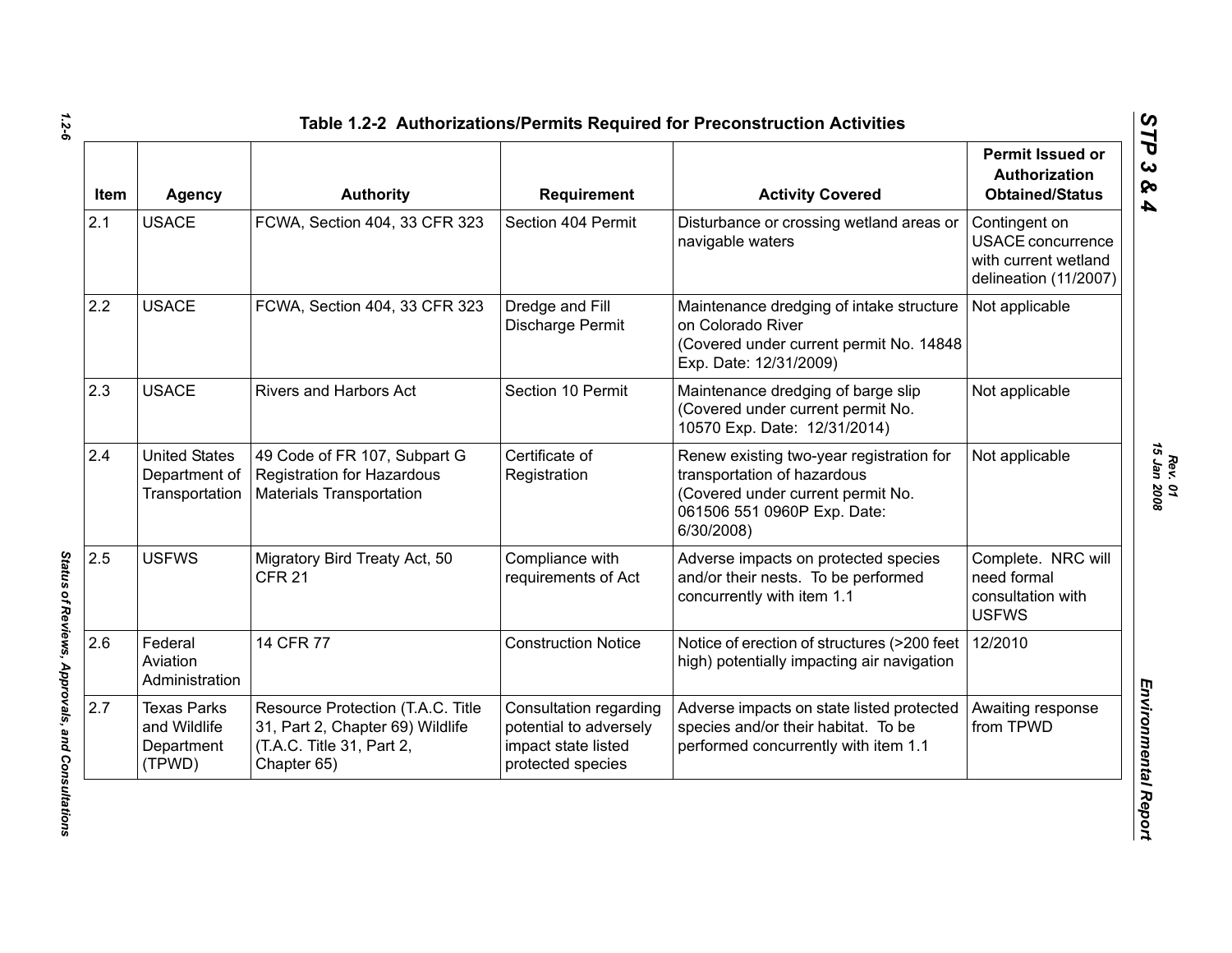| Item | <b>Agency</b>                                                    | <b>Authority</b>                                                                                                                | Requirement                                                                                                | <b>Activity Covered</b>                                                                                                                                                                                                                                                                                             | <b>Permit Issued or</b><br><b>Authorization</b><br><b>Obtained/Status</b> |
|------|------------------------------------------------------------------|---------------------------------------------------------------------------------------------------------------------------------|------------------------------------------------------------------------------------------------------------|---------------------------------------------------------------------------------------------------------------------------------------------------------------------------------------------------------------------------------------------------------------------------------------------------------------------|---------------------------------------------------------------------------|
| 2.8  | <b>TCEQ</b>                                                      | Federal Clean Air Act (FCAA),<br>General Air Quality Rules (T.A.C.<br>Title 30, Part 1, Chapter 101, 111,<br>116)               | <b>Air Quality Construction</b><br>Permit                                                                  | Construction of air emission sources -<br>diesel combustion generator, diesel<br>generators, vents and other air sources<br>regulated by TCEQ<br><b>Triggering Activity:</b><br>Permit must be obtained before<br>excavation for or construction of<br>foundation or footings supporting air<br>emitting facilities | Complete                                                                  |
| 2.9  | <b>TCEQ</b>                                                      | FCAA, General Air Quality Rules<br>(T.A.C. Title 30, Part 1, Chapter<br>101, 111, 116)                                          | <b>Air Quality Construction</b><br>Permit                                                                  | Construction air emission sources:<br>Concrete batch plant (CBP)<br>Sand blast facility and surfacing coating<br>facility<br><b>Triggering Activity:</b><br>Authorization must be obtained before<br>excavation for or construction of<br>foundation or footings supporting air<br>emitting facilities              | 12/2009 (Obtained<br>by Constructor)                                      |
| 2.10 | Texas<br>Department of<br><b>State Health</b><br><b>Services</b> | FCAA, 40 CFR Part 61, Subpart<br>M, Texas Asbestos Health<br>Protection (T.A.C. Title 25, Part 1,<br>Chapter 295, Subchapter C) | Notice of intent for<br>asbestos renovation,<br>encapsulation, or<br>demolition                            | Building demolition or renovation<br>activities and asbestos abatement<br>projects                                                                                                                                                                                                                                  | As required                                                               |
| 2.11 | <b>TCEQ</b>                                                      | FCWA, Texas Water Code (TWC)<br>Chapter 26; T.A.C. Title 30, Part 1,<br>Chapter 205, 279, 307, 308                              | Revision of existing<br><b>Texas Pollutant</b><br><b>Discharge Elimination</b><br>System (TPDES)<br>Permit | Regulates discharge of pollutants to<br>surface water<br><b>Triggering Activity:</b><br>Amended TPDES permit must be issued<br>prior to excavation for or construction of<br>foundation or footings to support<br>wastewater treatment plant components<br>for expanded capacity.                                   | 12/2008                                                                   |

*Rev. 01*<br>15 Jan 2008 *15 Jan 2008*

 $1.2 - 7$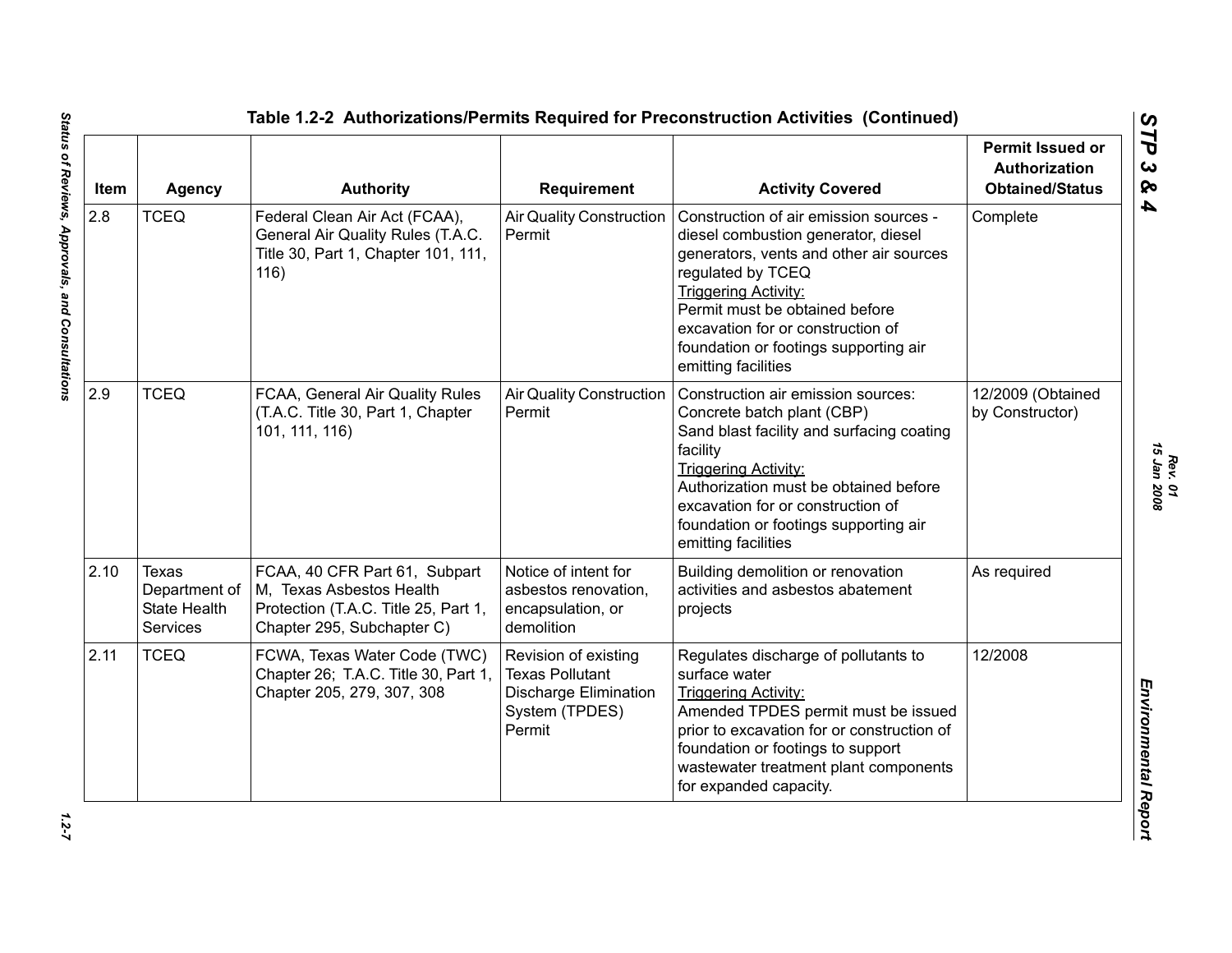| Item | <b>Agency</b>                                                                       | <b>Authority</b>                                | Requirement                                                                                               | <b>Activity Covered</b>                                                                                                                                                                                                                                                                                                                                                | <b>Permit Issued or</b><br>Authorization<br><b>Obtained/Status</b> |
|------|-------------------------------------------------------------------------------------|-------------------------------------------------|-----------------------------------------------------------------------------------------------------------|------------------------------------------------------------------------------------------------------------------------------------------------------------------------------------------------------------------------------------------------------------------------------------------------------------------------------------------------------------------------|--------------------------------------------------------------------|
| 2.12 | <b>TCEQ</b>                                                                         | FCWA, TWC Chapter 26                            | <b>General Permit for</b><br>Storm Water<br><b>Discharges Associated</b><br>With Construction<br>Activity | Discharge storm water from site during<br>construction<br><b>Triggering Activity:</b><br>Authorization must be obtained prior to<br>exposure of soils from activities such as<br>clearing, grading and excavating.                                                                                                                                                     | 12/2008 (Obtained<br>by Constructor)                               |
| 2.13 | <b>TCEQ</b>                                                                         | T.A.C. Title 30, Part 1, Chapter 290            | TCEQ approval of<br>modification of public<br>water system                                                | Modify treatment, storage, distribution of<br>potable water system as needed for<br>expansion<br>Approval of plans and specifications or<br>TCEQ determination that approval is not<br>required must occur before construction<br>commences on any new or expanded<br>component of water system, including<br>water well, storage, treatment or<br>distribution lines. | 12/2008                                                            |
| 2.14 | <b>Coastal Plains</b><br>Groundwater<br>Conservation<br><b>District</b><br>(CPGWCD) | Rules of the CPGWCD, Chapter 3,<br>Subchapter A | <b>Groundwater Well</b><br>Permit                                                                         | New groundwater well installation and<br>operation                                                                                                                                                                                                                                                                                                                     | 12/2008                                                            |
| 2.15 | <b>TCEQ</b>                                                                         | FCWA, TWC, Ch. 26                               | <b>TPDES General Permit</b>                                                                               | Discharge of uncontaminated<br>groundwater encountered during<br>construction will be included in TPDES<br>General Permit for construction activities                                                                                                                                                                                                                  | 12/2009 (Obtained<br>by Constructor)                               |
| 2.16 | <b>CPGWCD</b>                                                                       | Rules of the CPG\\CD, Chapter 8                 | Capping and plugging<br>of groundwater wells                                                              | Capping and plugging of monitoring wells<br>at completion of subsurface investigation                                                                                                                                                                                                                                                                                  | 12/2008                                                            |
| 2.17 | <b>TCEQ</b>                                                                         | T.A.C. Title 30, Part 1, Chapter 334            | <b>Certificate of Annual</b><br><b>Tank Registration</b>                                                  | All underground storage tanks that are in<br>use or capable of being used for<br>petroleum products and certain<br>chemicals                                                                                                                                                                                                                                           | If required                                                        |

*1.2-8*

*Rev. 01*

Status of Reviews, Approvals, and Consultations *Status of Reviews, Approvals, and Consultations*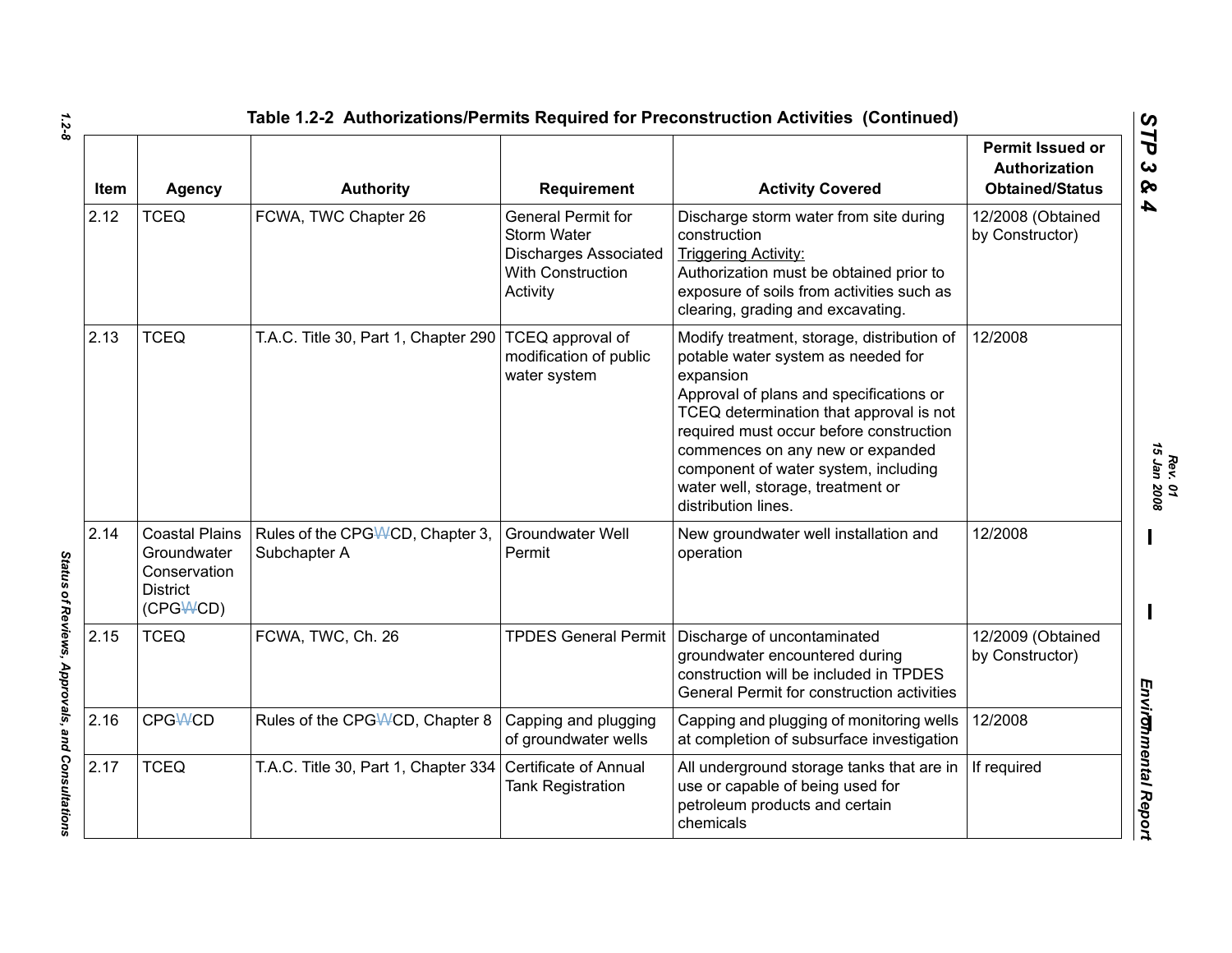| Item | <b>Agency</b>       | <b>Authority</b>                                               | Requirement                                                   | <b>Activity Covered</b>                                                                                                                                                                | <b>Permit Issued or</b><br><b>Authorization</b><br><b>Obtained/Status</b> |
|------|---------------------|----------------------------------------------------------------|---------------------------------------------------------------|----------------------------------------------------------------------------------------------------------------------------------------------------------------------------------------|---------------------------------------------------------------------------|
| 2.18 | <b>TCEQ</b>         | T.A.C. Title 30, Part 1, Chapter 335 Notice of Registration    |                                                               | Onsite disposal of Class III industrial solid<br>waste consisting of earth and earth-like<br>products, concrete, rock, bricks, and land<br>clearing debris<br>(Registration No. 30651) | 12/2008                                                                   |
| 2.19 | <b>TCEQ</b>         | T.A.C. Title 30, Part 1, Chapter 335 Notice of Registration    |                                                               | Offsite disposal of industrial solid wastes<br>(Registration No. 30651                                                                                                                 | 12/2008                                                                   |
| 2.20 | <b>TCEQ</b>         | T.A.C. Title 30, Part 1,<br>Chapter 295, 297                   | <b>Water Rights</b>                                           | Use of additional makeup water from<br>Colorado River (Covered under existing<br>water rights:<br>(Registration No. 14-5437)                                                           | Not Applicable                                                            |
| 2.21 | <b>TCEQ</b>         | T.A.C. Title 30, Part 1, Chapter 350                           | <b>Texas Risk Reduction</b><br>Program                        | Relocation of hazardous waste<br>accumulation area                                                                                                                                     | If required                                                               |
| 2.22 | <b>TCEQ</b>         | T.A.C. Title 30, Part 1, Chapter<br>321; FCWA; TWC, Chapter 26 | Notice of Registration                                        | Relocation of existing pond related to car<br>wash and vehicle washdown                                                                                                                | 12/08                                                                     |
| 2.23 | Matagorda<br>County | Flood Plain Management Plan C<br>Zone Requirements             | <b>Land Disturbing Activity</b><br>and Construction<br>Permit | Land disturbing activities within the<br>boundaries of Matagorda County<br>including new construction and<br>renovation of buildings                                                   | 12/2008 (Obtained<br>by Constructor)                                      |
| 2.24 | <b>NRC</b>          | 10 CFR 30                                                      | <b>Byproduct license</b>                                      | Approval to possess special nuclear<br>material (SNM)                                                                                                                                  | If required                                                               |
| 2.25 | <b>NRC</b>          | 10 CFR 70                                                      | Special Nuclear<br><b>Materials License</b>                   | Approval to possess fuel                                                                                                                                                               | If required                                                               |

*Rev. 01*<br>15 Jan 2008 *15 Jan 2008*

 $1.2 - 9$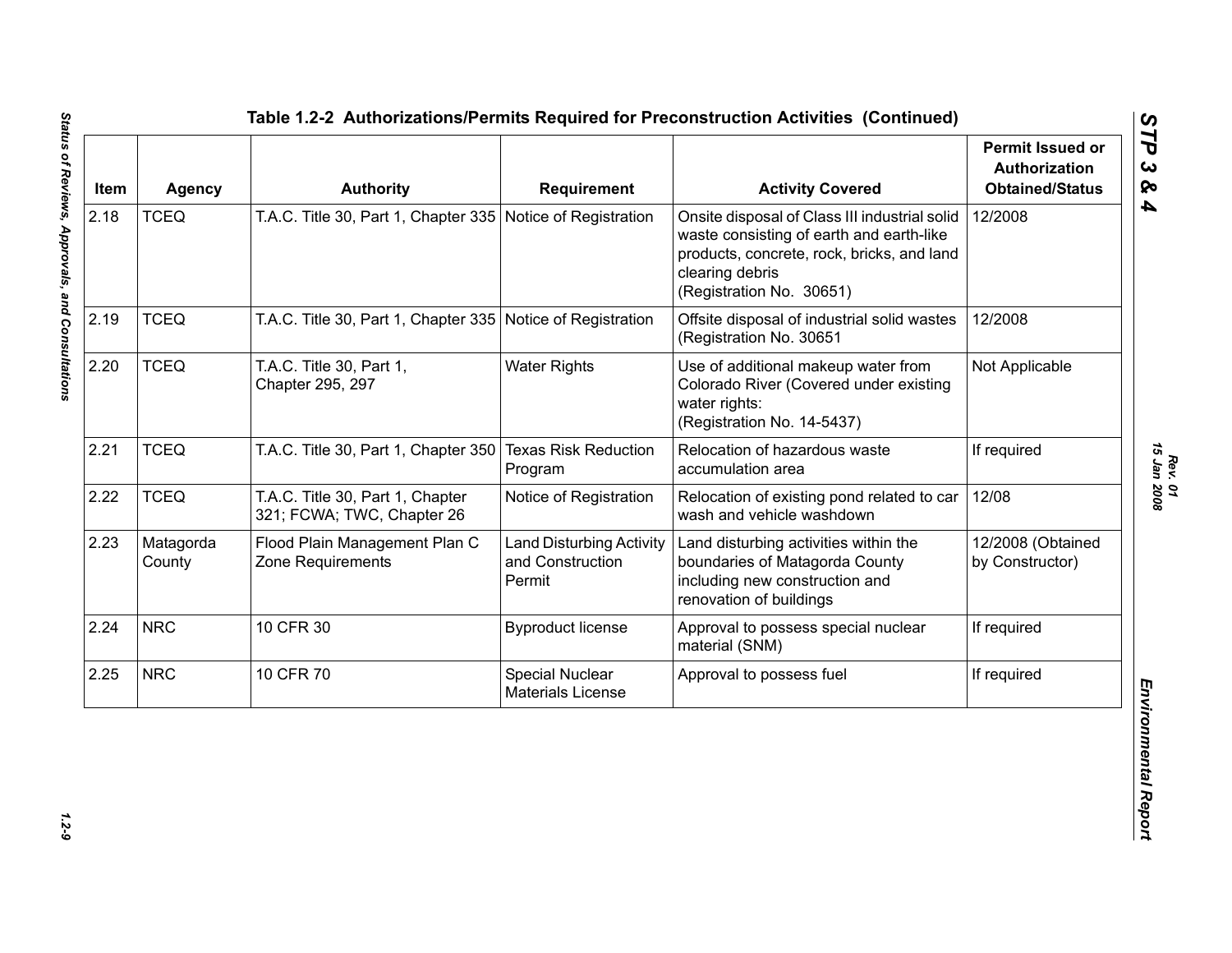| <b>Item</b> | <b>Agency</b> | <b>Authority</b>                                                                                                                 | <b>Requirement</b>                                                                       | <b>Activity Covered</b>                                                                                                                                                                                                      | <b>Permit Issued or</b><br>Authorization<br><b>Obtained/Status</b> |
|-------------|---------------|----------------------------------------------------------------------------------------------------------------------------------|------------------------------------------------------------------------------------------|------------------------------------------------------------------------------------------------------------------------------------------------------------------------------------------------------------------------------|--------------------------------------------------------------------|
| 2.26        | <b>TCEQ</b>   | T.A.C. Title 30, Part 1, Chapter 312 Revision of existing                                                                        | onsite sludge disposal<br>permit                                                         | Possible need to relocate and/or expand<br>area for land application of sewage<br>sludge<br><b>Triggering Activity:</b><br>Permit amendment must be issued prior<br>to first application of sewage sludge at<br>new location | 8/2008                                                             |
| 2.27        | <b>TCEQ</b>   | Federal Clean Water Act (FCWA)<br>(33 United States Code (U.S.C.)<br>1251 et seq.). T.A.C. Title 30, Part<br>1, Chapter 307, 308 | Section 401<br>Certification                                                             | Compliance with water quality standards<br>Any additional TCEQ requirements will<br>be incorporated into individual Section<br>404 permit.                                                                                   | See Item 2.1                                                       |
| 2.28        | <b>TCEQ</b>   | T.A.C. Title 30, Part 1, Chapter 290                                                                                             | Revision or new permit<br>to operate a public<br>water system - Notice<br>of Termination | Operate a public noncommunity water<br>system (if required for Site Redress)                                                                                                                                                 | If required                                                        |
| 2.29        | <b>CPGWCD</b> | Rules of the CPG\ACD, Chapter 8                                                                                                  | Capping and plugging<br>of groundwater wells                                             | Capping and plugging of monitoring wells<br>at completion of subsurface investigation<br>(If required for Site Redress)                                                                                                      | If required                                                        |
| 2.30        | <b>TCEQ</b>   | RCRA, T.A.C. Title 30, Part 1,<br>Chapter 334                                                                                    | <b>Certificate of Annual</b><br>Tank Registration -<br>Notice of Termination             | All underground storage and<br>aboveground storage tanks that are in<br>use or capable of being used for<br>petroleum products and certain<br>chemicals. Tank removal/abandonment<br>(if required for Site Redress)          | If required                                                        |

*1.2-10*

*Rev. 01*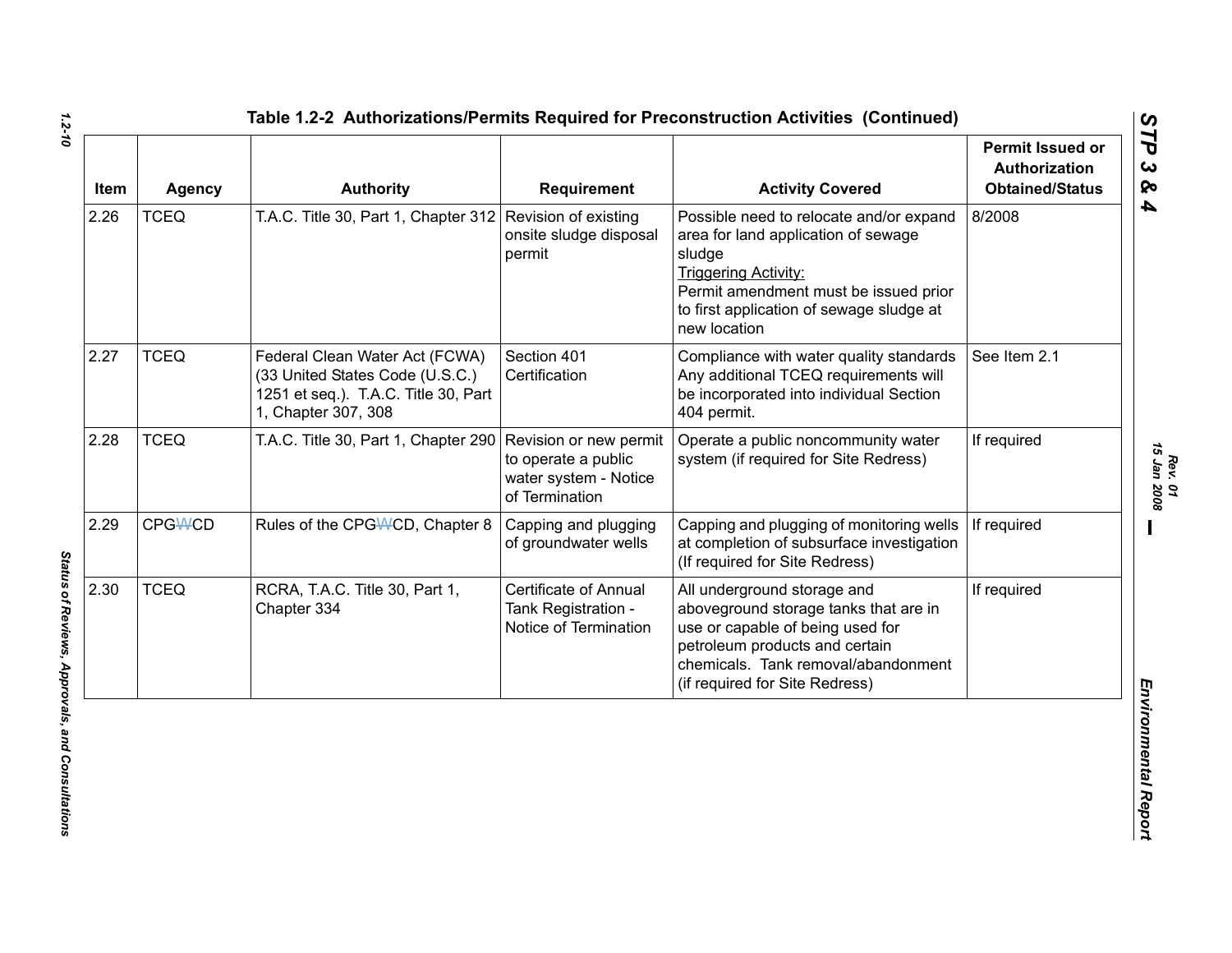| 3.1<br>3.2<br>3.3<br>3.4 | <b>NRC</b><br><b>NRC</b><br><b>USFWS</b> | 10 CFR 52, Subpart C or 10 CFR<br>50.10(d)<br>Atomic Energy Act (AEA), 10 CFR<br>51, 10 CFR 52.17                 | COL or LWA<br><b>EIS</b>                                                                     | Safety-related and important to safety<br>construction for a nuclear power facility                                       | 01/2010 (LWA) (If<br>required) |
|--------------------------|------------------------------------------|-------------------------------------------------------------------------------------------------------------------|----------------------------------------------------------------------------------------------|---------------------------------------------------------------------------------------------------------------------------|--------------------------------|
|                          |                                          |                                                                                                                   |                                                                                              |                                                                                                                           | 01/2011 (COL)                  |
|                          |                                          |                                                                                                                   |                                                                                              | Environmental effects of construction and<br>operation of a reactor                                                       | Purpose of this<br>submittal   |
|                          |                                          | Migratory Bird Treaty Act, 50<br><b>CFR 21</b>                                                                    | Compliance with<br>requirements of Act                                                       | Adverse impacts on protected species<br>and/or their nests. To be performed<br>concurrently with Item 1.1.                | See Item 1.1                   |
|                          | <b>TPWD</b>                              | Resource Protection (T.A.C. Title<br>31, Part 2, Chapter 69) Wildlife<br>(T.A.C. Title 31, Part 2,<br>Chapter 65) | Consultation regarding<br>potential to adversely<br>impact state listed<br>protected species | Adverse impacts on state listed protected<br>species and/or their habitat. To be<br>performed concurrently with Item 1.1. | See Item 1.1                   |
|                          |                                          | [1] Assumes STPNOC obtained the authorizations/permits identified in Table 1.2-2.                                 |                                                                                              |                                                                                                                           |                                |
|                          |                                          |                                                                                                                   |                                                                                              |                                                                                                                           |                                |
|                          |                                          |                                                                                                                   |                                                                                              |                                                                                                                           |                                |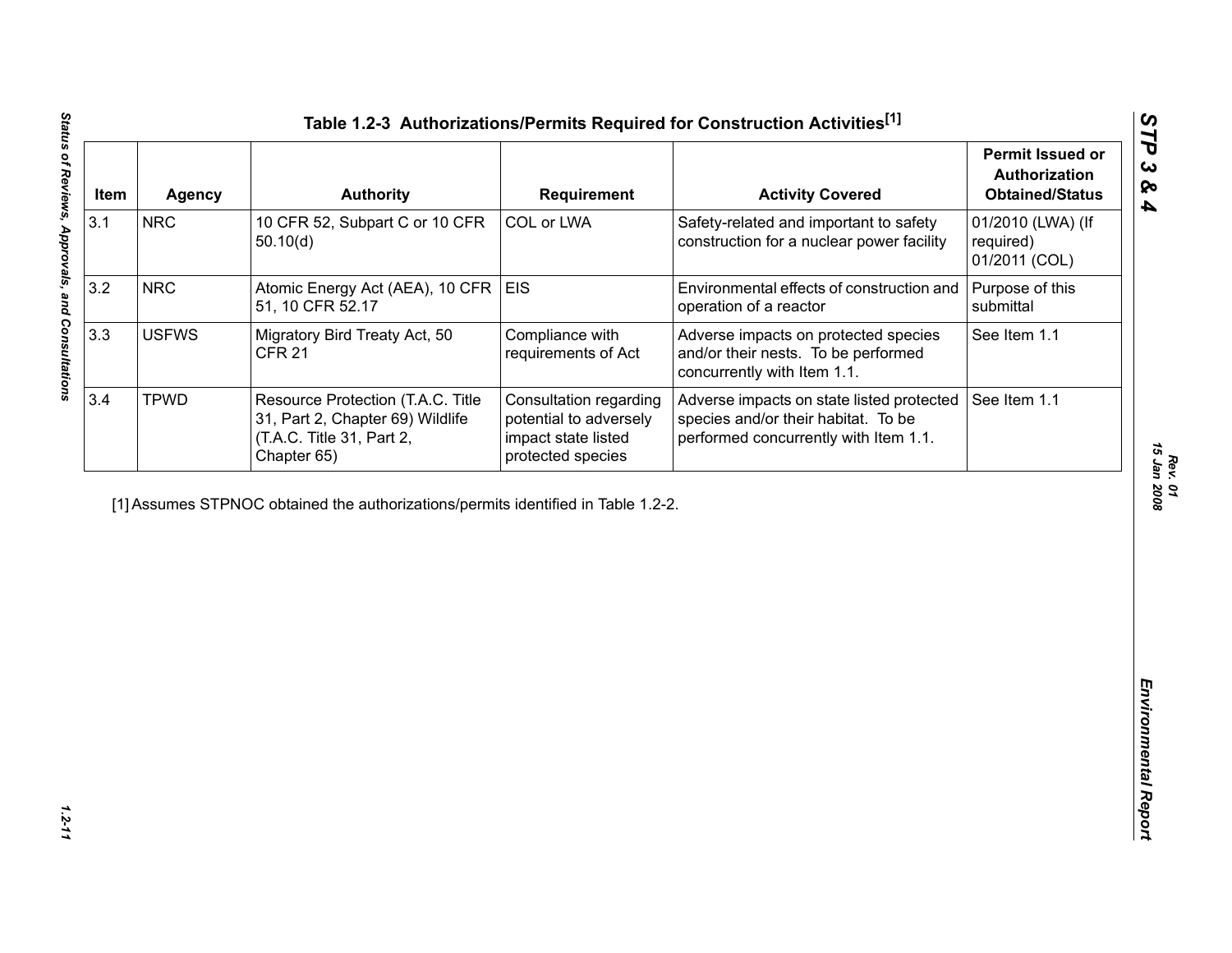| <b>Item</b> | <b>Agency</b>  | <b>Authority</b>                                                 | <b>Requirement</b>                          | <b>Activity Covered</b>                                                                                                                                                                                                                                                                     | <b>Permit Issued or</b><br>Authorization<br><b>Obtained/Status</b> |
|-------------|----------------|------------------------------------------------------------------|---------------------------------------------|---------------------------------------------------------------------------------------------------------------------------------------------------------------------------------------------------------------------------------------------------------------------------------------------|--------------------------------------------------------------------|
| 4.1         | <b>TCEQ</b>    | FCWA, T.A.C. Title 30, Part 1,<br>Chapter 307, 308, 309, and 317 | Revision of existing<br><b>TPDES Permit</b> | Regulates limits of pollutants in liquid<br>discharge to surface water<br>TPDES Permit No. 01908. Expiration<br>date: 12/1/09.                                                                                                                                                              | As required or as<br>discharge<br>information becomes<br>available |
| 4.2         | <b>TCEQ</b>    | Revision of existing Title V<br><b>Operating Permit</b>          | Operation of air<br>emission sources        | Update existing permit as necessary<br>(Permit No.: 0801 Expiration Date:<br>1/25/2011)                                                                                                                                                                                                     | As required or as<br>discharge<br>information becomes<br>available |
| 4.3         | <b>CPG\ACD</b> | Rules of the CPGWCD, Chapter 3,<br>Subchapter A, B               | <b>Groundwater Well</b><br>Permit           | New groundwater well operation and<br>increase in permitted amount                                                                                                                                                                                                                          | 02/2011                                                            |
| 4.4         | <b>TCEQ</b>    | T.A.C. Title 30, Part 1,<br>Chapter 295, 297                     | <b>Water Rights</b>                         | Use of additional makeup water from<br>Colorado River (Covered under existing<br>water rights)                                                                                                                                                                                              | See 2.21                                                           |
| 4.5         | <b>TCEQ</b>    | T.A.C. Title 30, Part 1, Chapter 312 Revision of existing on-    | site sludge disposal<br>permit              | Possible need to relocate and/or expand<br>area for land application of sewage<br>sludge<br><b>Triggering Activity:</b><br>Permit amendment must be issued prior<br>to first application of sewage sludge at<br>new location<br>(Permit No.: 04523<br><b>Expiration Date:</b><br>8/29/2008) | 08/2008                                                            |
| 4.6         | <b>TCEQ</b>    | T.A.C. Title 30, Part 1, Chapter 335 Revision/new permit for     | Industrial/Hazardous<br>Waste               | Industrial/Hazardous waste generation,<br>storage, and disposal activities                                                                                                                                                                                                                  | Not Applicable                                                     |
| 4.7         | <b>TCEQ</b>    | T.A.C. Title 30, Part 1, Chapter 327                             | Spill Prevention and<br>Control             | Procedures for reporting spills of<br>hazardous materials on site<br>(Covered in the STPEGS Integrated Spill<br>Contingency Plan)                                                                                                                                                           | Not applicable                                                     |

*Rev. 01*<br>15 Jan 2008 *15 Jan 2008*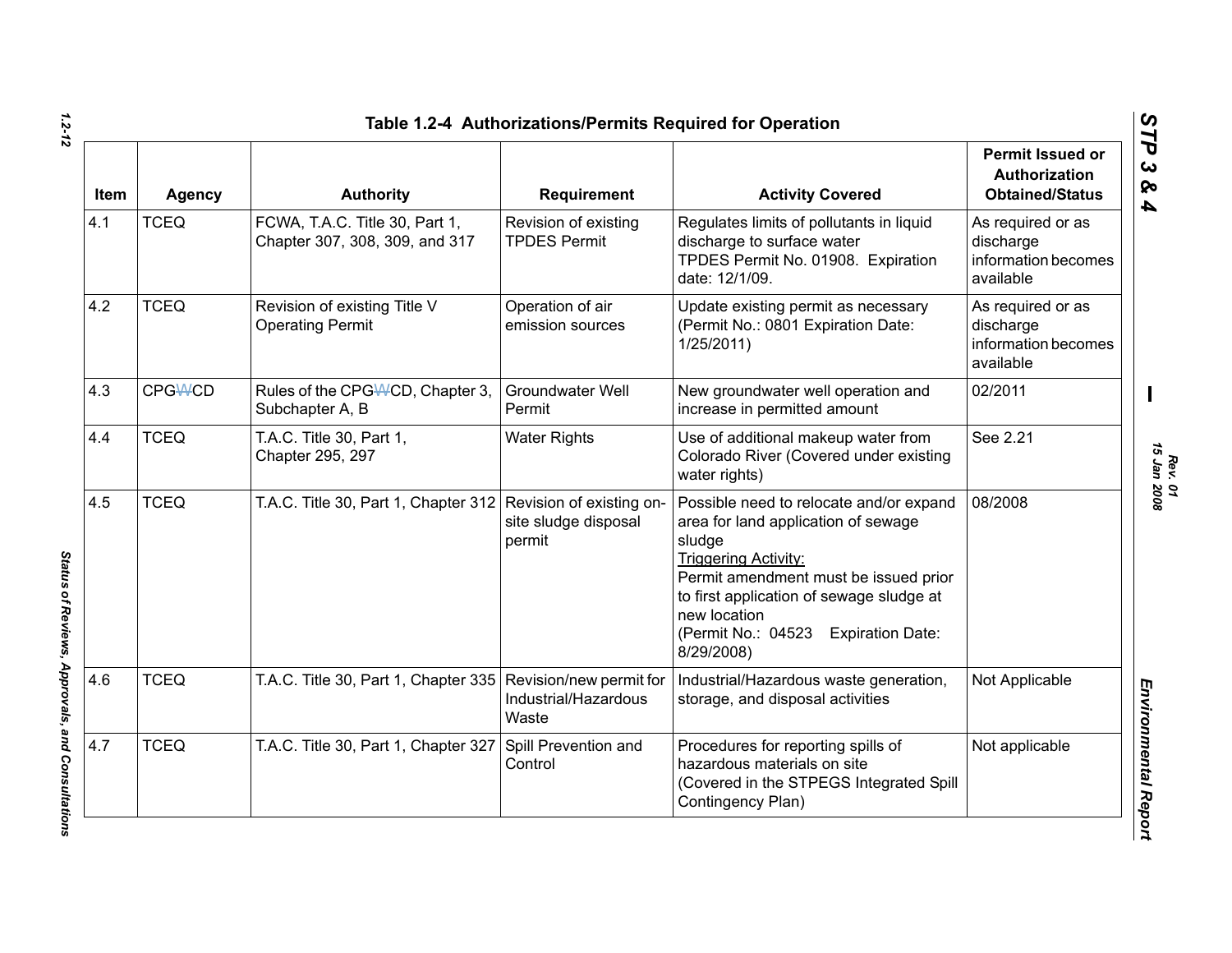| Item | <b>Agency</b>                                                                                                                | <b>Authority</b>                                                                    | Requirement                                                                                                     | <b>Activity Covered</b>                                                                                                                                                                                                                                                               | <b>Permit Issued or</b><br>Authorization<br><b>Obtained/Status</b> |
|------|------------------------------------------------------------------------------------------------------------------------------|-------------------------------------------------------------------------------------|-----------------------------------------------------------------------------------------------------------------|---------------------------------------------------------------------------------------------------------------------------------------------------------------------------------------------------------------------------------------------------------------------------------------|--------------------------------------------------------------------|
| 4.8  | <b>TCEQ</b>                                                                                                                  | T.A.C. Title 30, Part 1, Chapter 328   Waste Minimization                           | and Recycling                                                                                                   | Program for waste reduction<br>(Covered in the STPEGS Source<br>Reduction and Waste minimization<br>Program)                                                                                                                                                                          | Not applicable                                                     |
| 4.9  | State of<br><b>Tennessee</b><br>Department of<br>Environment<br>and<br>Conservation<br>Division of<br>Radiological<br>Health | Tennessee Department of<br><b>Environment and Conservation</b><br>Rule 1200-2-10.32 | Revision of existing<br><b>Tennessee Radioactive</b><br><b>Waste License-for-</b><br>Delivery                   | Transportation of radioactive waste into<br>the state of Tennessee                                                                                                                                                                                                                    | If required                                                        |
| 4.10 | State of Utah<br>Department of<br>Environmental<br>Quality<br>Division of<br>Radiation<br>Control                            | R313-26 of the Utah Radiation<br><b>Control Rules</b>                               | Revision of existing<br><b>General Site Access</b><br>Permit                                                    | Transportation of radioactive materials<br>into the State of Utah                                                                                                                                                                                                                     | If required                                                        |
| 4.11 | <b>TCEQ</b>                                                                                                                  | Multi-sector storm water Permit                                                     | <b>Revision of Storm</b><br><b>Water Pollution</b><br><b>Prevention Plan</b>                                    | Addition of area meeting definition of<br>industrial activity<br>(Covered under current program)                                                                                                                                                                                      | Not Applicable                                                     |
| 4.12 | <b>NRC</b>                                                                                                                   | 10 CFR 51                                                                           | Environmental<br><b>Protection Regulations</b><br>for Domestic Licensing<br>and Related Regulatory<br>Functions | This part contains environmental<br>protection regulations applicable to<br>NRC's domestic licensing and related<br>regulatory functions. Subject to certain<br>limitations described in this part, these<br>regulations implement Section 102(2) of<br>the NEPA of 1969, as amended. | If required                                                        |

Status of Reviews, Approvals, and Consultations *Status of Reviews, Approvals, and Consultations 1.2-13*

 $1.2 - 13$ 

*Rev. 01*<br>15 Jan 2008 *15 Jan 2008*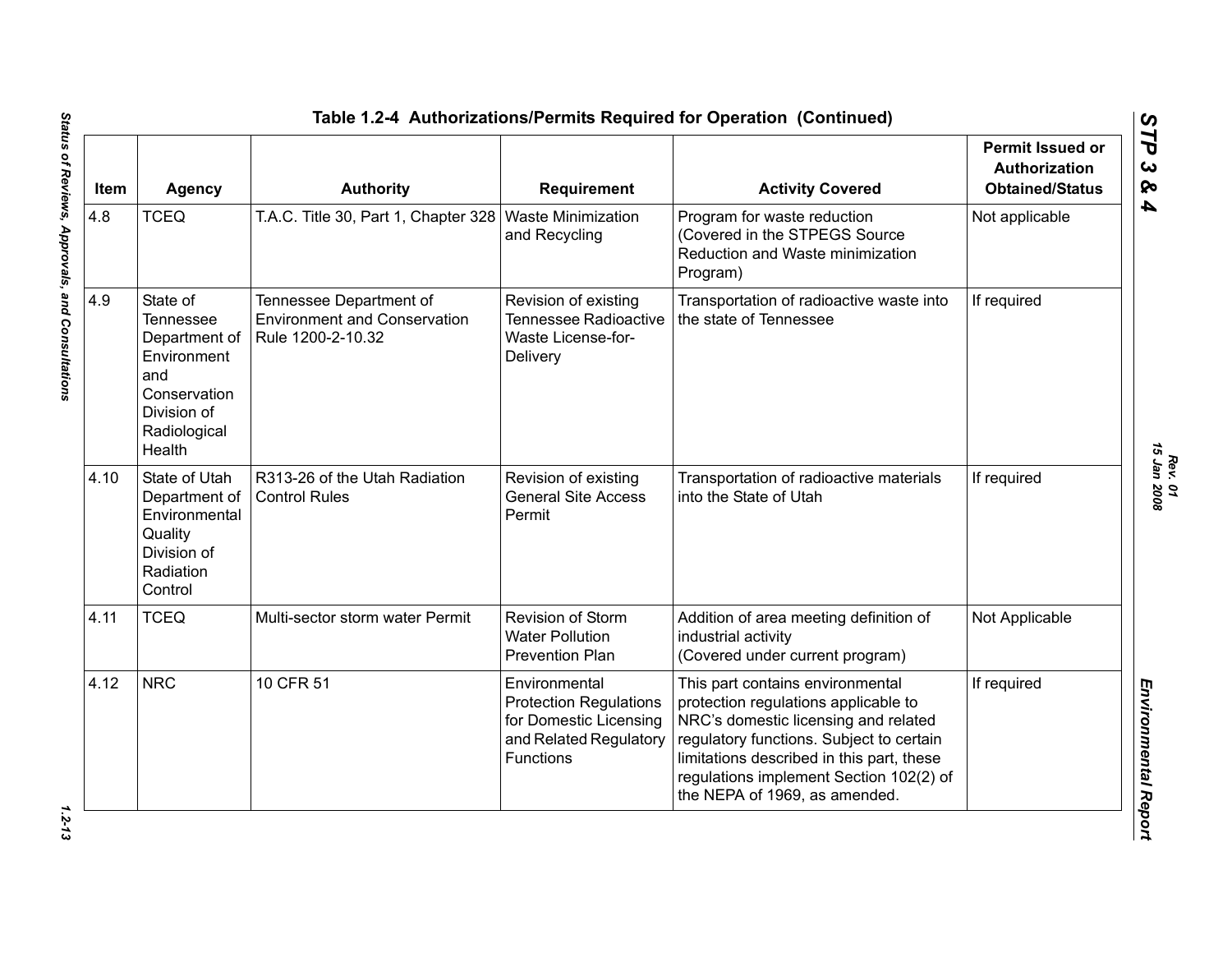| Item | Agency     | <b>Authority</b> | Requirement                                                             | <b>Activity Covered</b>                                                                                                                                                                                                                                                                                                                                                                                                                                                             | <b>Permit Issued or</b><br>Authorization<br><b>Obtained/Status</b> |
|------|------------|------------------|-------------------------------------------------------------------------|-------------------------------------------------------------------------------------------------------------------------------------------------------------------------------------------------------------------------------------------------------------------------------------------------------------------------------------------------------------------------------------------------------------------------------------------------------------------------------------|--------------------------------------------------------------------|
| 4.13 | <b>NRC</b> | 10 CFR 61        | Licensing<br>Requirements for Land<br>Disposal of Radioactive<br>Wastes | The regulations in this Part establish<br>procedures, criteria, and terms and<br>conditions for the licensing of land<br>disposal facilities intended to contain<br>byproduct source, and SNM.                                                                                                                                                                                                                                                                                      | If required                                                        |
| 4.14 | <b>NRC</b> | 10 CFR 71        | Packaging and<br>Transportation of<br>Radioactive Material              | The regulations in this part provide<br>requirements, procedures, and standards<br>for packaging, preparation for shipment,<br>and transportation of licensed material. It<br>provides the requirements for an<br>application for NRC approval of a<br>transportation package and the standards<br>for packages, including lifting and tie<br>down standards, radiation standards, and<br>requirements for fissile material,<br>irradiated nuclear fuel, and plutonium<br>packages. | If required                                                        |
|      |            |                  |                                                                         |                                                                                                                                                                                                                                                                                                                                                                                                                                                                                     |                                                                    |
|      |            |                  |                                                                         |                                                                                                                                                                                                                                                                                                                                                                                                                                                                                     |                                                                    |

*Rev. 01*